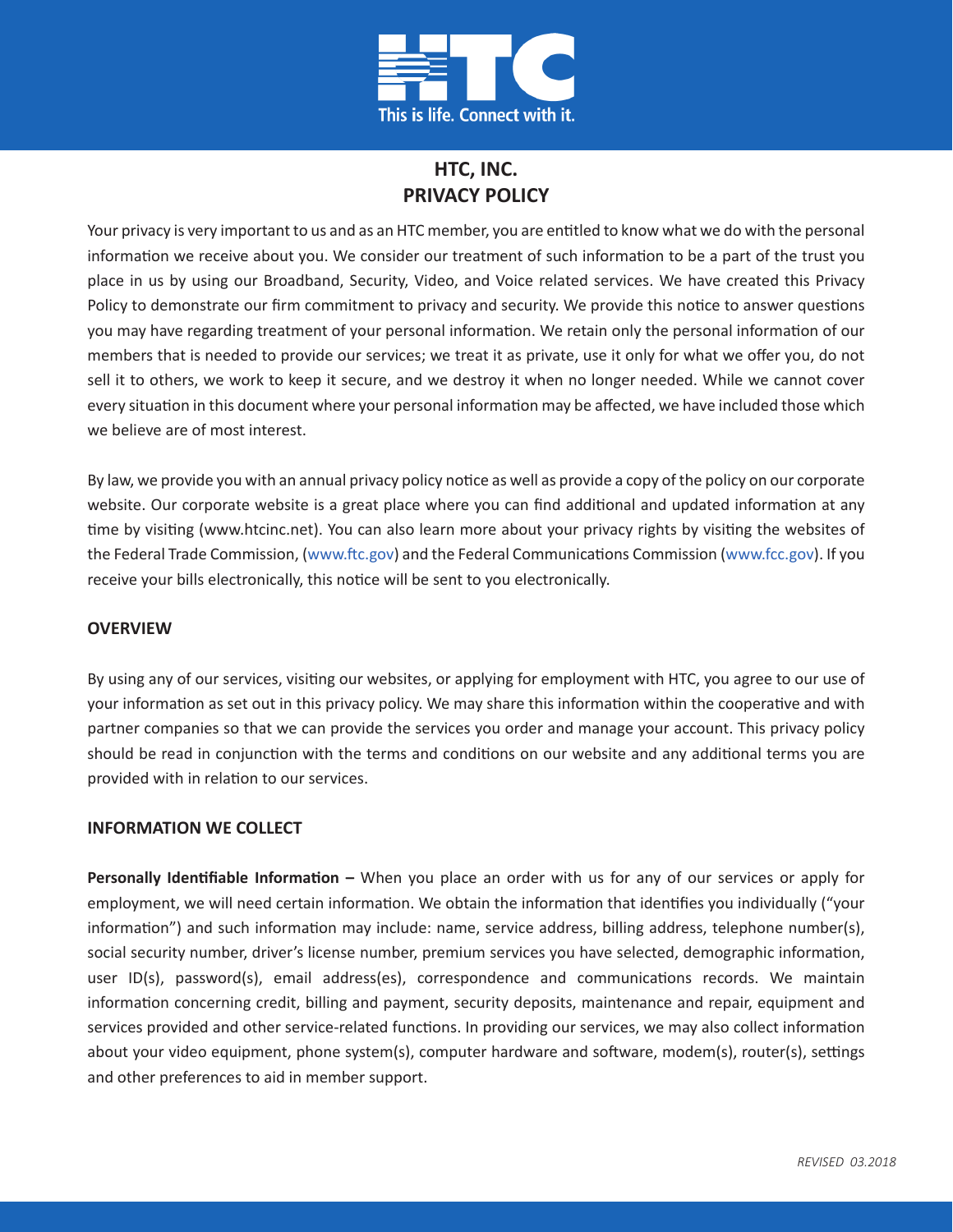It is our policy to collect only the personal information needed to provide the services we offer. It is also our policy to keep that information secure and to retain it for only as long as needed for our business relationship or as the law may require. We take necessary precautions to identify you, or your authorized representative, when we receive an inquiry on your account. We also take reasonable steps to protect your information from unauthorized access.

We sometimes collect personal information for special circumstances, such as for surveys or while registering at our websites. In these instances, you will be notified before personal information is collected and we will have documentation explaining how it will be used and you may elect not to participate.

**Video Services –** We collect certain information in providing you with our cable television and other video services. The law prohibits us from using the cable system to collect personal information for unrelated purposes without your consent.

We may use various technologies, including the cable set-top box, our websites and apps, to collect information about your video selections. We treat this information as confidential, and we will not use it to identify you to third parties other than affiliates, vendors, and business partners furthering our business activities related to your services. We use this information to make recommendations to you and for other service-related purposes, such as to market new or additional services. In providing some specific cable television services, such as pay-per-view, entertainment-on-demand and interactive cable services, we do maintain limited usage information for billing, programming and related purposes. Aggregate information that does not identify you may be collected and used for programming, advertising and similar purposes. When we provide digital video recorder services, we may also receive detailed information concerning your use and operation of the recorder for the uses described below in "Use and Sharing."

**Internet Services –** Like most Internet service providers, we automatically collect certain general information concerning your use, such as the Internet Protocol (IP) addresses assigned (an identifier assigned to your computer while online), bandwidth used, system and connection performance, browsers used, dates and times of access, and Internet resource requests, including requests to access web pages. We do not store online messages sent and received unless such messages are left in your HTC email account. Since we cannot control websites or Internet services provided by third parties, we recommend that you review the terms of service and privacy policies of those third-party web sites and services. You can find more detailed information concerning our Online Privacy Policy on our websites at [www.htcinc.net.](http://www.htcinc.net)

**Voice Services –** We provide telephone services by traditional "switched" technology and by internet protocol (IP) technology. We do not listen to or record your calls. We do, however, monitor certain calls to our staff for quality assurance purposes. If you are uncomfortable with doing business by phone, you may visit any of our branch offices and speak with a customer relations associate. In providing telephone services, we do receive usage information including numbers called, numbers received, and duration of calls. We retain this information for billing purposes and for a time as required by pertinent regulatory authorities. We treat all such information as private and confidential.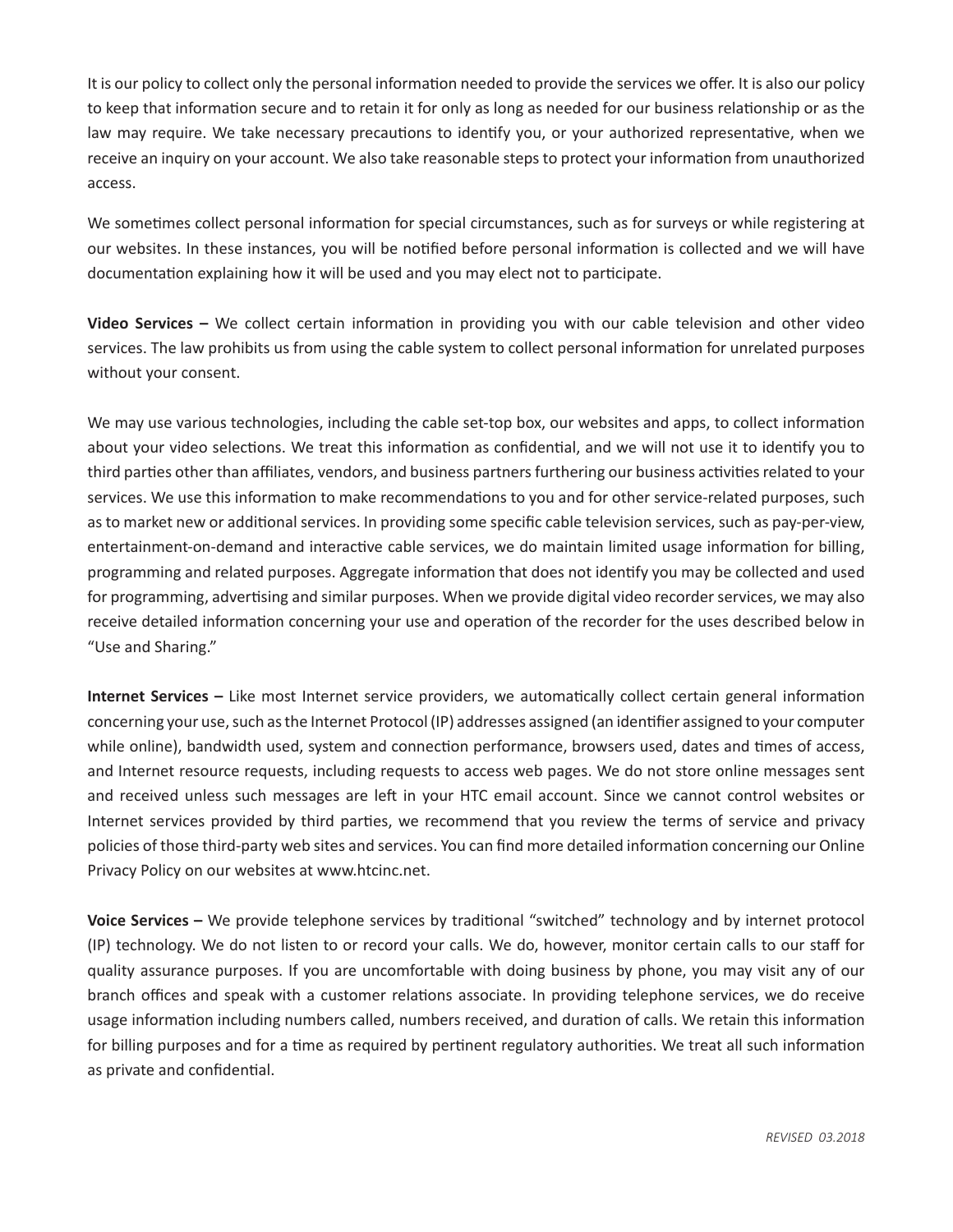We may receive personal information about you from third parties, including companies contracted by us to provide services to you, other telecommunications operators, marketing organizations, and credit reference agencies (CRAs) or fraud prevention agencies (FPAs). See Credit Checks section below.

**CREDIT CHECKS -** When you apply to buy products and services from us, we may carry out a credit check. This means that we may need to check certain records about you, including name, address, social security number, and date of birth through respective credit agencies. We may also review our own internal records on such things as payment history or outstanding debts owed. Such information is made available to our Customer Relations Associates ("CRAs") who are placing the order for your service. Credit Agencies may supply to us both public (including the electoral register) and any shared credit and fraud prevention information. If a spouse, roommate, family member, or financial associate likewise uses the services at the same premise, we may link your records together if such users are authorized on the account. It is important that you give us accurate information. If you provide with false or inaccurate data or we suspect fraud, we will record this with the FPAs.

# **USE AND SHARING**

**Use Policy –** We consider your information confidential, and use it only in providing our broadband, security, video programming, and voice related services for such things as sales, installation, operations, administration, advertising, marketing, support, network management, maintenance, member care, communications with you, billing and collection, and for accounting and tax purposes. We may also use such information in dealing with fraud and unauthorized use of our services or when required under the law.

We use aggregate information about our members and their usage for a variety of purposes. Such aggregated information does not identify individual members. We may share such aggregate information with third parties, but will not share your own information.

**Sharing Policy –** It is our policy not to disclose any personal identification information about you to others outside of HTC and our affiliates, vendors and business partners without your prior consent, except as permitted by law. We do not sell or provide your personal information to parties unrelated to the services we provide without your permission. You can also notify us if you prefer not to receive certain types of marketing contacts from us.

**Special Exceptions –** We reserve the right to disclose your information if we have a good faith belief that it is necessary to: (1) comply with the law or legal process served on us; (2) protect and defend our rights or property or those of others; (3) respond to fraud, abuse or unauthorized reception; (4) enforce our Website Terms of Use, our Acceptable Use Policy or related standards; (5) act in an emergency to protect your safety or that of another. We may also share or transfer your information along with your account as a part of any sale or transfer of all or a portion of our business operations, merger or combination with another organization. In such a case, you will be notified of any changes in policy.

**Outside Parties –** HTC sometimes uses affiliates, vendors or partners in providing our services and may provide your information for such purposes. We require that outside parties maintain at least the same level of confidentially that we maintain. In addition, any use by the vendor may not exceed that needed to provide its service. We do not share your information with other third parties without your consent. If you become a member of a third party directly, you should review its privacy policy, as it may differ from ours.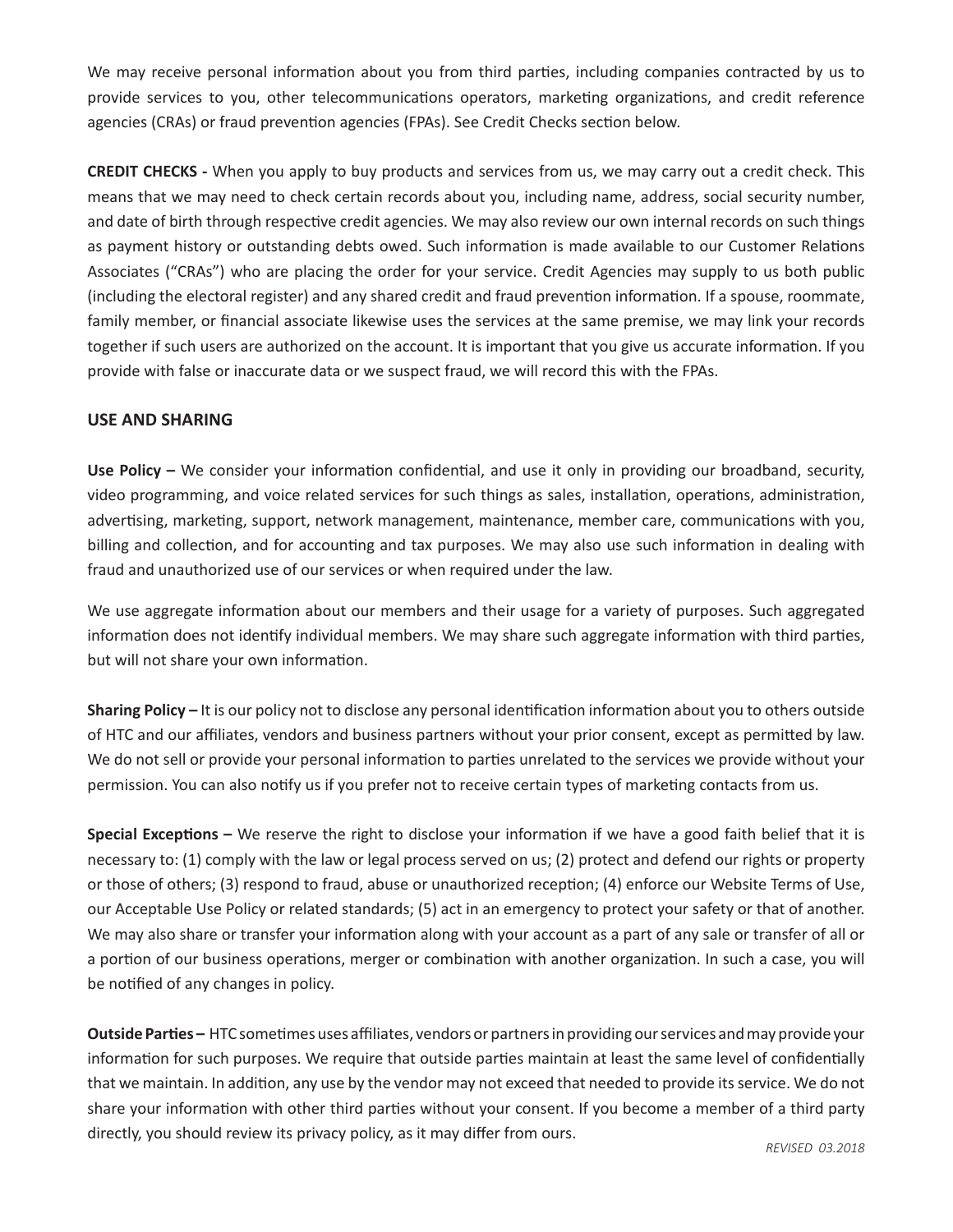**Voice Services –** Federal and some state regulations limit our use and sharing of certain information concerning a member's telephone services. This information is known as "Customer Proprietary Network Information" or "CPNI", and includes information on how you use our telephone services, such as your call patterns, service features, price plans, spending profiles, call destinations and related information. In offering our spectrum of local and long-distance telephone, we do use your telephone service information to offer new services and pricing plans. If you do not want us to use your CPNI for this purpose, you may contact us at (843) 365-2151 or you may contact us at [www.htcinc.net. On](http://www.htcinc.net) the contrary, if you would like us to offer you information on video and data services or would like to learn more about our bundled offers, please contact us in any of the same ways. Consenting to allow us to use your CPNI will help us offer you the best and most up-to-date services. Your consent will remain in effect until you notify us of your request to revoke or change your permission, or as limited by law. Your choice will not affect the services you now receive. We do not disclose this information to unrelated parties, except as required by law.

**Video Services –** We provide aggregate information concerning pay-per-view, entertainment-on-demand and interactive services to programmers, advertisers and certain other third parties. Digital video recorder ("DVR") service information is not shared with programmers or third parties, except on an aggregate basis. If you use an interactive service to participate in or to order a product or service, you will be asked for your permission to provide contact information to the appropriate party. When we offer new services to you like DVR and interactive features, we will also inform you about information we may need and how it may be used.

**Internet Services –** We do not read your email messages, instant messages, online chats, "voice-over- Internet" calls or the content of other online HTC - Privacy Information communications that reside on, or pass through, our Service. We may however, retain and provide such communications if we are legally required to do so. Incoming and outgoing email messages are generally scanned automatically to identify and filter out likely spam or harmful messages and for viruses, spyware and related problems that could harm your equipment, the network or other users.

## **INTERNET SECURITY**

Taking Proper Precautions – Maintaining the security of your personal computer is an important part of protecting your own privacy and assists us in protecting our network and our members' service. You should follow our Acceptable Use Policy and regularly update your antivirus software, your firewall, and your operating system to help prevent unauthorized access by others and harm from computer viruses. You should regularly back up your computer to preserve your files, including email or other messages you want to keep.

Please be advised that persons with questionable intent may use the Internet or email to pose as someone you trust or do business with. You should always be sure to verify whom you are dealing with before clicking on any Internet link or giving personal information. To avoid all these and other forms of attack, we encourage you to visit our website at [www.htcinc.net or](http://www.htcinc.net) the Federal Trade Commission ("FTC") at [www.ftc.gov fo](http://www.ftc.gov)r regular updates and tips on protecting yourself.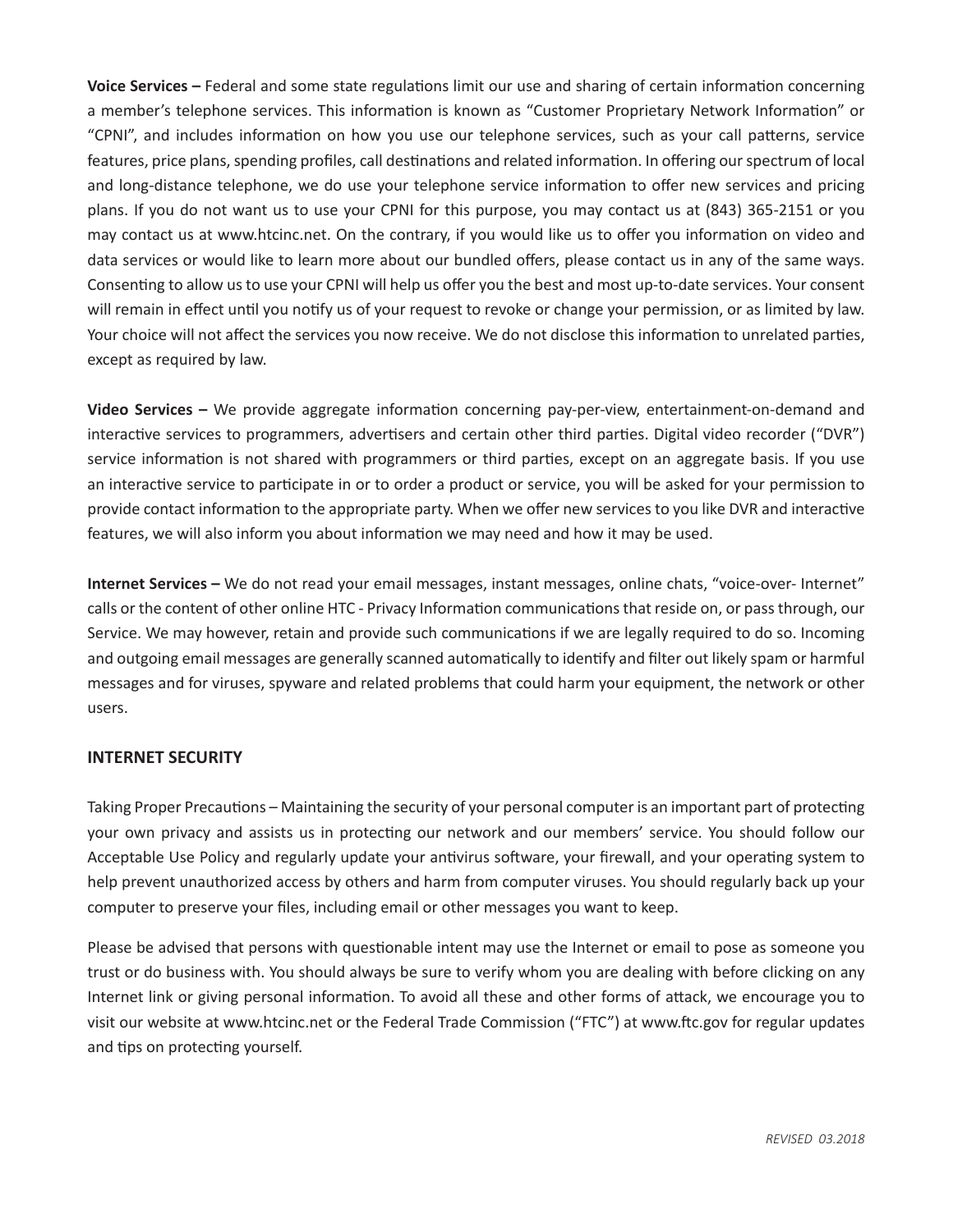HTC may take protective action related to your service, or contact you directly, with information from time-totime to help with this effort. While we take reasonable steps to protect your services, we highly recommend that you regularly change your login password and use hard-to-guess combinations of numbers, letters, and special characters. Once communications enter the Internet, it is possible for them to be accessed by third parties over whom we have no control. Moreover, since we cannot control the websites or services operated by third parties, you should review their terms of service and privacy policies.

**Spam –** HTC tries to prevent and block spam, and we encourage your help by preventing unauthorized access to your computer. We suggest that you remain up-to-date on ways to avoid and combat spam. We may use email to send transactional or relationship messages related to your service. If you prefer, you may opt-out of other marketing messages we may send by notifying us in response to any you may receive.

**Cookies –** A third party ad server that places ads on our websites may use "cookies" to collect anonymous information concerning your preferences. A "cookie" is a computer code added to a file on your computer as a record of its visit. It does not collect or provide your name or any other personal information about you. It can, however, be read by the website that placed it to note information about your visit, such as your type of web browser, operating system and Internet Protocol ("IP") address. It can also be used to recognize you when you log in as a registered user or as a repeat visitor returning to our website. This allows us to tailor our site by remembering you and any options you select. You can control what cookies are accepted by your computer through the settings on your web browser or by deleting them from your files. Doing so, however, may limit any personalization available to you.

**Third-Party Cookies and Web Beacons –** These forms of computer code are sometimes placed by advertisers or others with connection to a webpage and may be read by the ad's provider. They may use a form or code called a "web beacon" or "clear GIF." These are usually contained in a transparent image on a page or in an image on an email message and serve as a way to gather information about your visit, such as your IP Address and information or statistics about your visit. As with cookies, you can use your browser settings to control web beacons with vendors, advertisers and others.

## **HOW LONG DO WE HOLD YOUR INFORMATION?**

The time period for which we keep information varies according to what the information is used for. Unless there is a specific legal requirement for us to keep information, we will keep your information for as long as it is relevant and useful for the purpose for which it was collected (and which you agreed to).

For example, when you contact us we may monitor and record your communications with us to use this information for training and quality purposes and to meet our legal and regulatory requirements. All such recorded call information is held for a limited period of time before we delete it permanently.

In some instances, we will continue to hold information about you if you do not become our member, your application is declined, or after you have closed your account or terminated your services with us. We will only hold such information for such periods as is necessary for responding to service or credit inquiries, marketing HTC's products and services that you may be interested in, and in complying with any legal obligation and for crime and fraud prevention and detection.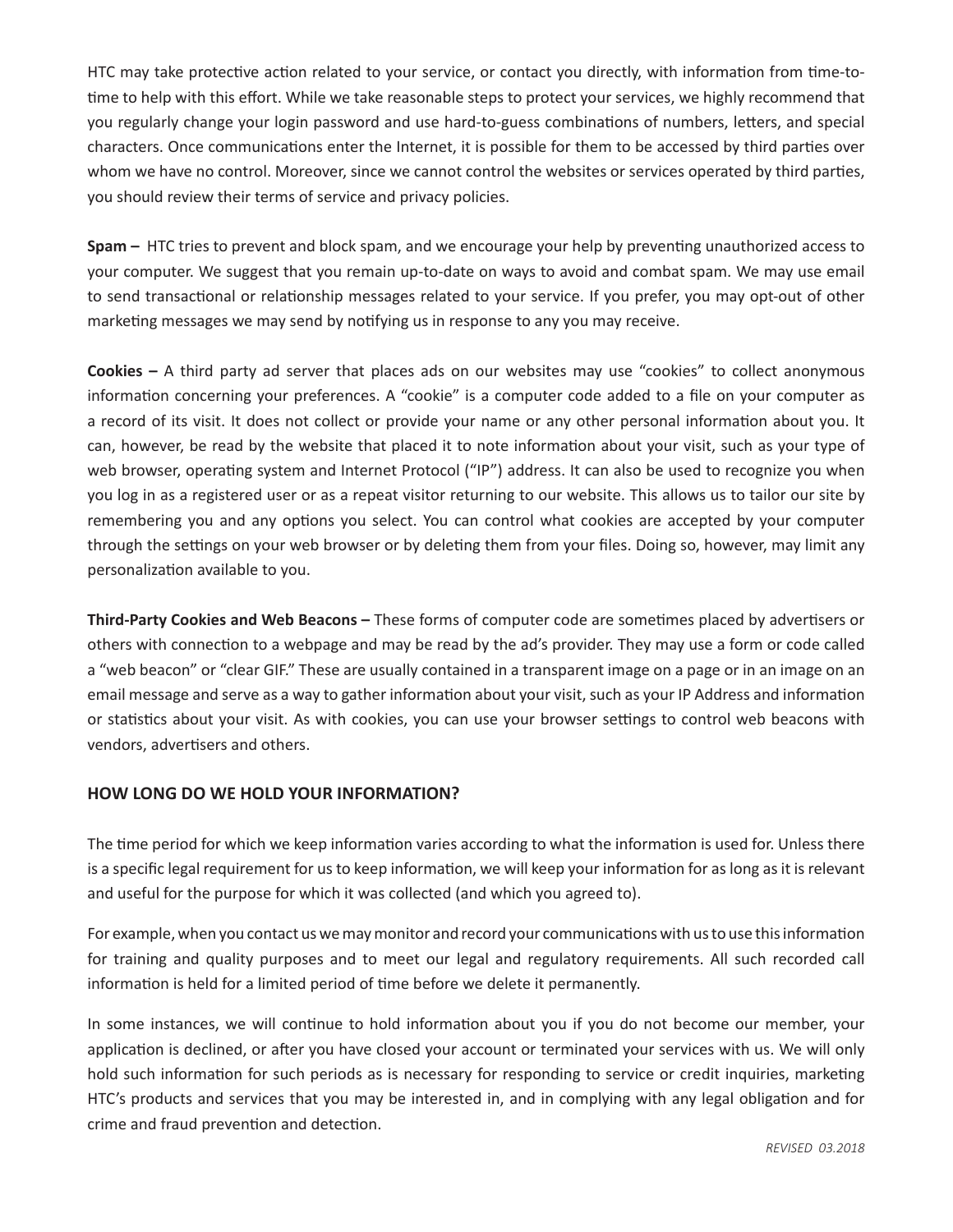The law requires us to keep certain information about how you use our services for a period of twelve (12) months. This information may be used by certain law enforcement agencies to prevent and detect crime and to protect national security. We will only disclose this information to duly authorized parties when we are legally required to.

## **SENSITIVE PERSONAL DATA**

You may want to make us aware of certain special information about you, such as information relating to your health or medical circumstances. For example, if you are registered as being legally blind, we can use this information to improve your service experience with us. We need your consent to retain this data about you in order for us improve your service experience. You can withdraw your consent for us to retain and use these special types of information at any time, but doing so may impact your service experience.

# **LAW ENFORCEMENT & LEGAL REQUESTS**

**Information Disclosure –** We sometimes receive legal requests from government and law enforcement personnel for member information. We also receive discovery requests in civil litigation. In all such cases, we operate by providing such information only to the extent that the law requires. The laws concerning your privacy and government access change from time to time and may affect how we are required to respond. Under current law, many criminal subpoenas require that we not disclose or notify you of the request. Due to this, we do not assume any duty to notify you of receipt of any legal requests.

**Internet Information –** Your account records and information concerning your Internet access may be subpoenaed by a governmental agency or by others through the courts. Internet messages and files shared over "peer-to-peer" services often include your IP Address, and you can be identified in this way if we receive a lawful subpoena. As with telephone interception, details concerning your Internet access and the content of communications can be obtained by law enforcement through a court order or similar authority. In addition, the law permits us to voluntarily and without prior notice, disclose to law enforcement member information, including the contents of communications, if we reasonably believe that an emergency involving immediate danger of death or serious physical injury requires such disclosure without delay.

**Telephone Information –** Current law requires law enforcement to obtain a court order or other similar authority for a telephone wiretap or to use a pen register or trap and trace device to capture dialing information. Voiceover-Internet services are subject to similar interception standards. Law enforcement can also subpoena account and call record information.

**Cable Television Programming -** Records concerning video programming selections may generally be obtained only under court order, after notice is given to you and you have the opportunity to object in court.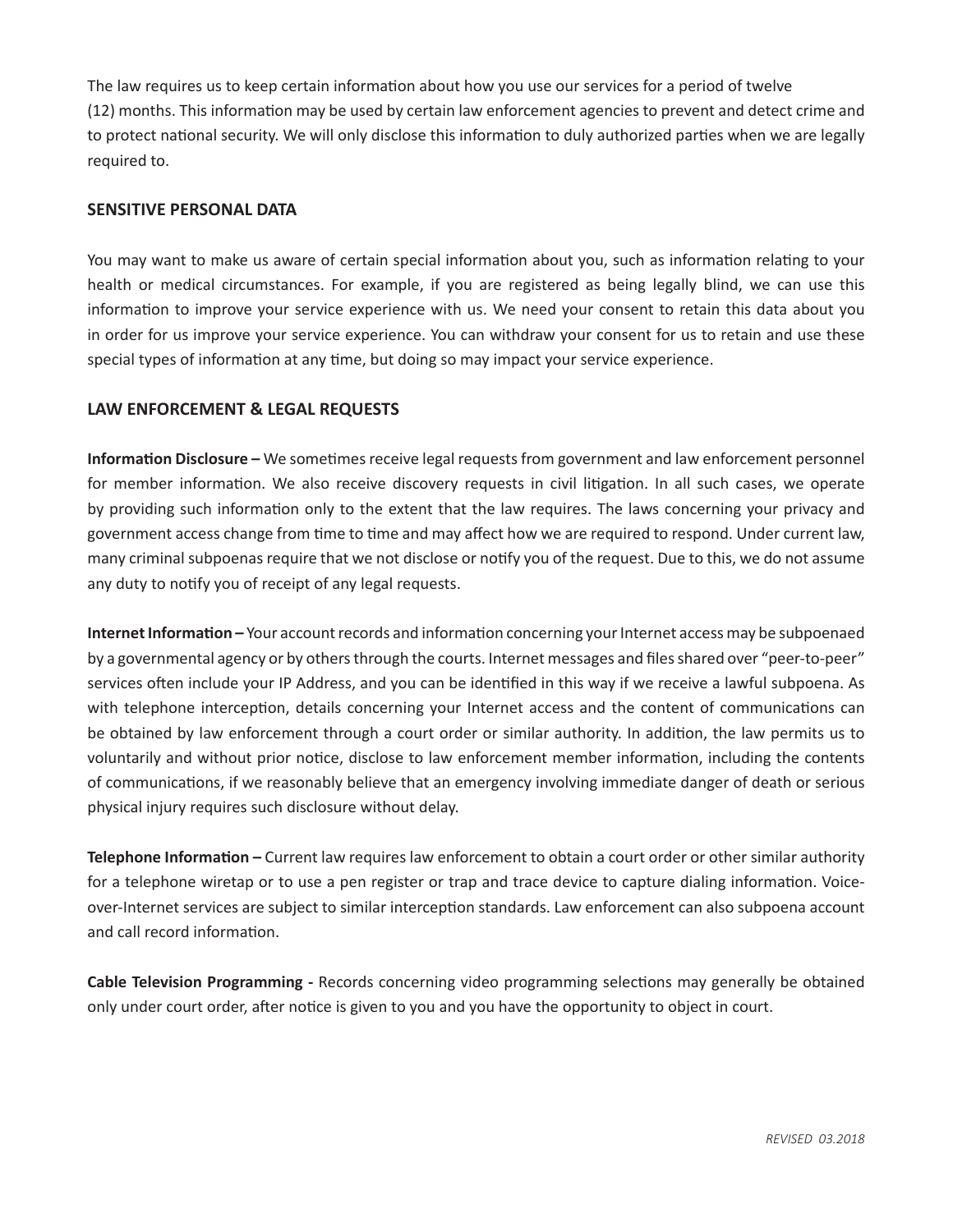## **COMMITMENT TO CHILDREN'S PRIVACY**

The websites provided by HTC are not directed at, or intended for use by, children under the age of 13. We do not knowingly allow anyone under 18 to provide any personal information on our websites. Children should always obtain permission from a parent or guardian before sending personal information over the Internet. If you believe your child may have provided us with personal information, you can contact us at the address found on your monthly bill and we will delete this information. You can find more information about protecting children's privacy by contacting the FTC or viewing its website at [www.ftc.gov.](http://www.ftc.gov) 

## **CHILDREN'S PORNOGRAPHY**

As a provider of an electronic communications service, we are required by law to report any evidence we may become aware of relating to violations of laws concerning child pornography.

#### **PROTECTING YOUR INFORMATION**

We take protecting your data seriously, and will do our utmost to employ appropriate organizational and technical security measures to protect you against unauthorized disclosure or processing. Unfortunately, we cannot guarantee the security of transmitting information via the internet. We have tried to create a secure and reliable website for our users; however, we have no responsibility or liability for the security of personal information transmitted via the internet. Please remember that any information you may disclose in public areas of our website or the Internet becomes public information. You should exercise caution when deciding to disclose personal information in these public areas.

#### **COMMITMENT TO DATA SECURITY**

Services and websites we sponsor have security measures in place to protect the loss, misuse, and alteration of the information under our control. While we make every effort to ensure the integrity and security of our network and systems, we cannot guarantee that our security measures will prevent third- party "hackers" from illegally obtaining this information.

## **HOW TO ACCESS OR MODIFY YOUR INFORMATION**

HTC offers Members the opportunity to access or modify information provided during registration. To access or modify such information, contact our Member Service Department at 843.365.SURF.